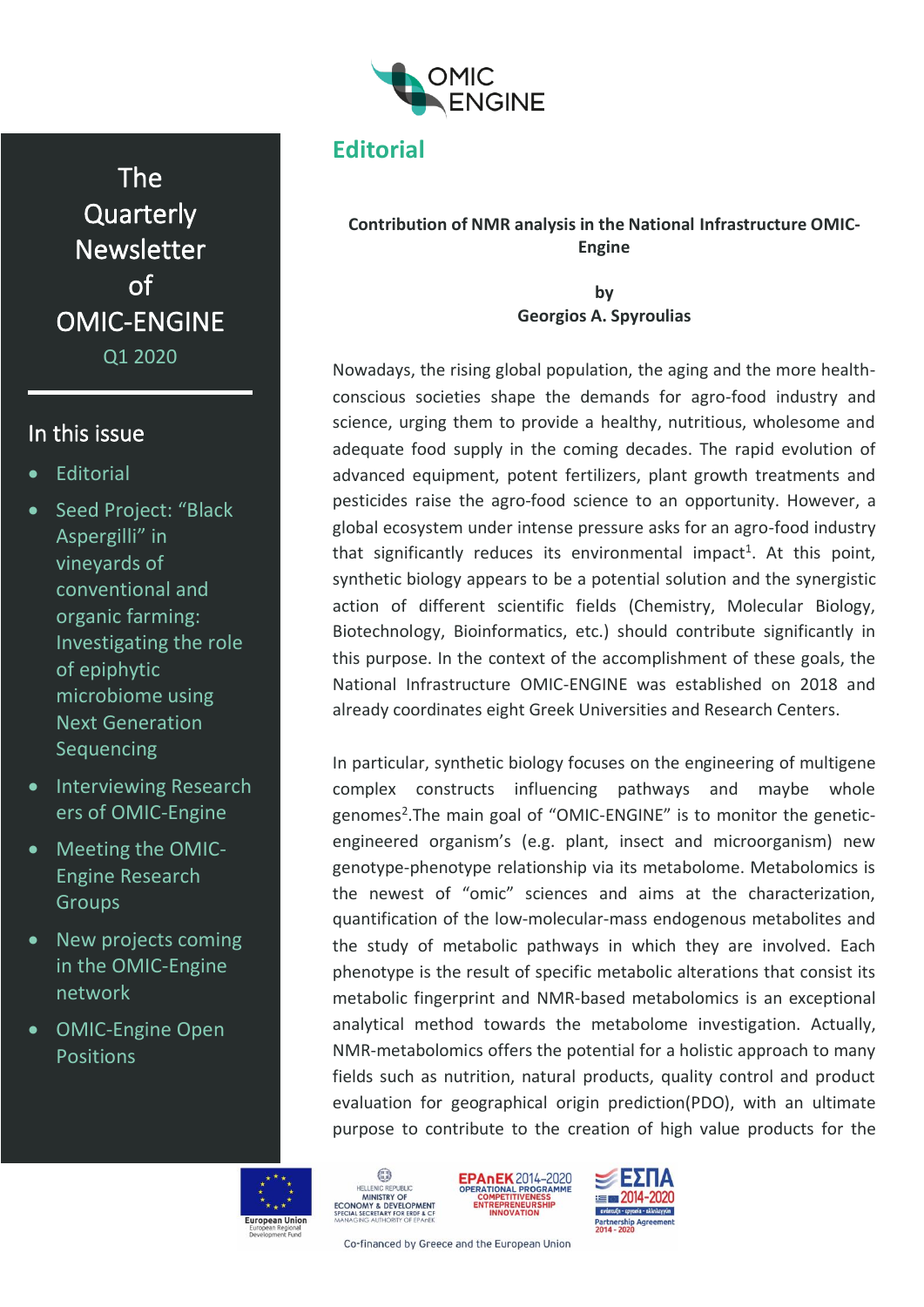

Greek agro-food sector<sup>3</sup>. The great advantage of the non-destructive NMR spectroscopy for metabolomics is the minimal sample preparation and the short data acquisition time which allow the analysis of many samples in a short time span<sup>4</sup>.

The Protein Architecture and Biomolecular NMR laboratory is the UPAT Hub of the OMIC-ENGINE infrastructure providing NMR analysis of high sensitivity and repeatability. Its engagement to OMIC-ENGINE rests on four main pillars: 1) a Bruker 700 MHz Avance III HD magnet/spectrometer equipped with a triple resonance TCI CryoProbe, 2) aChrirascan™ Circular Dichroism Spectrometer, 3) a wet lab for sample preparation and protein production and 4) experienced scientific personnel consisted by postdoctoral researchers, PhD candidates and individuals having received a post-graduate education in the fields of Pharmacy, Biology, Chemistry and Physics. Agri-food qualitative and quantitative analysis, physicochemical and biochemical characterization of natural products are conducted in the UPAT Hub using Chromatography, UV vis, CD, NMR, Mass-Spectrometry etc.







**Figure 1:A.**Bruker 700 MHz Avance III HD NMR spectrometer and **B.**Applied Photophysics Chrirascan™ Circular Dichroism (CD) spectrometer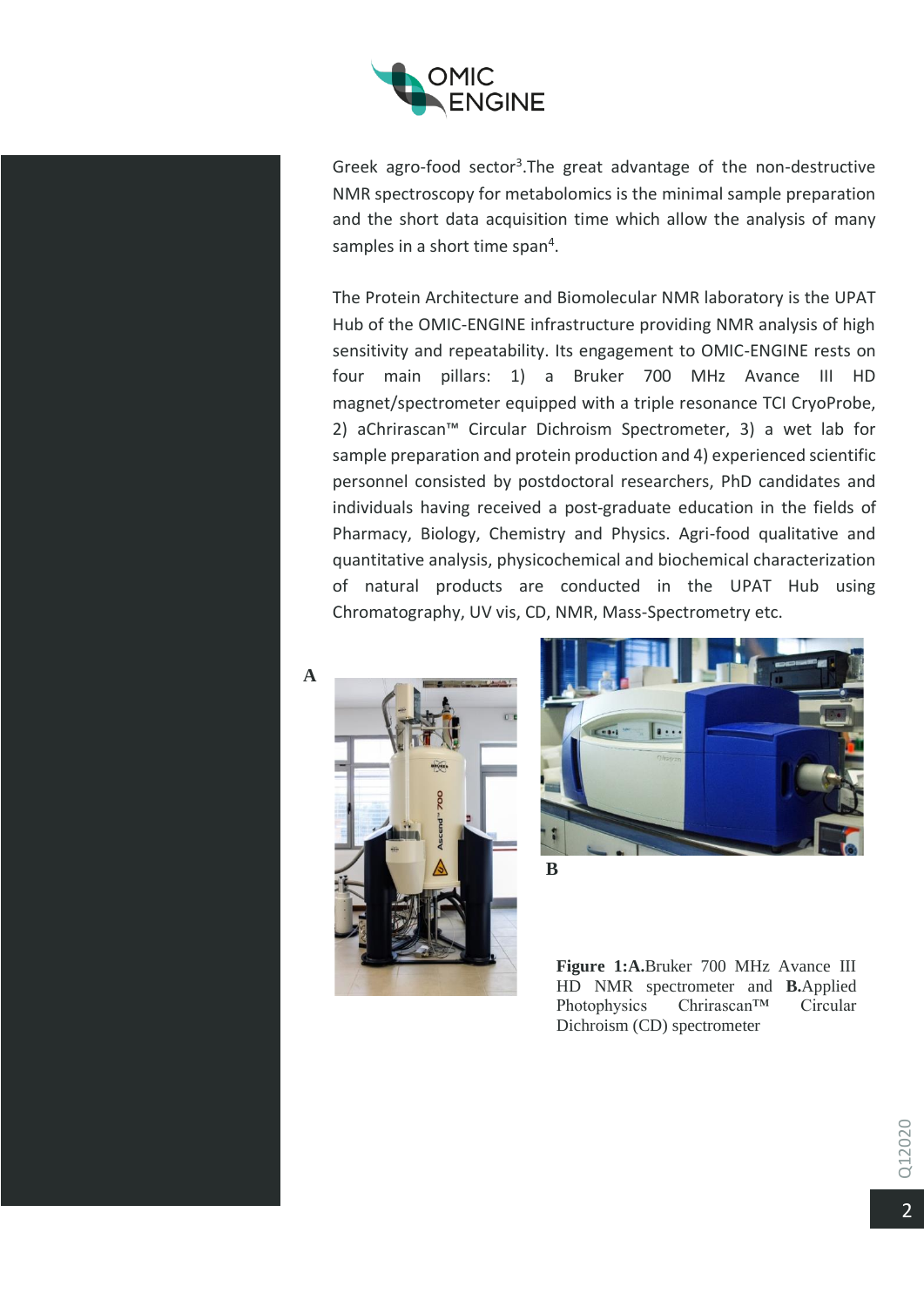

In the context of Seed-projects, NMR spectroscopy is already applied to the metabolic profiling of:

- Sea-buckthorn (*Hippophae L.*) from different samples (fresh berries, osmotically treated berries, seeds, juice)
- raisin extracts and
- olive extracts from different producers in Greece.

Βesides this, we also perform Targeted & Untargeted Metabolomics analysis (non-destructive) of biological samples:

- cell extracts (e.g. cell extracts and cell medium of HepG2 cells)
- biofluids (plasma, serum, urine, saliva, cerebrospinal fluid, etc.)
- tissue extracts

Hence, NMR analysis is a powerful tool that can contribute to the development of high value products for the Greek Agro-Food sector, which is the main aspire of the National Infrastructure "OMIC-ENGINE".



**Georgios A. Spyroulias** is a Professor of Chemistry at the Pharmacy School, University of Patras and Research Coordinator of Patras OMIC-Engine Hub.

**Email: G.A.Spyroulias@upatras.gr**

1. Padovani L, Iannetta M. The Agro-food industry, 'from fork to farm.' In: ; 2015:73-93.

2. Tyagi A, Kumar A, Aparna S, Mallappa RH, Grover S, Batish VK. Synthetic biology: applications in the food sector. Crit Rev Food Sci Nutr. 2016;56(11):1777- 1789.

3. Vignoli A, Ghini V, Meoni G, et al. High‐throughput metabolomics by 1D NMR. Angew Chem Int Ed. 2019;58(4):968-994.

4. Chasapi SA, Karagkouni E, Matzarapi K, Marousis KD, Varvarigou A, Spyroulias GA. NMR and Metabolomics. eLS.:1-9.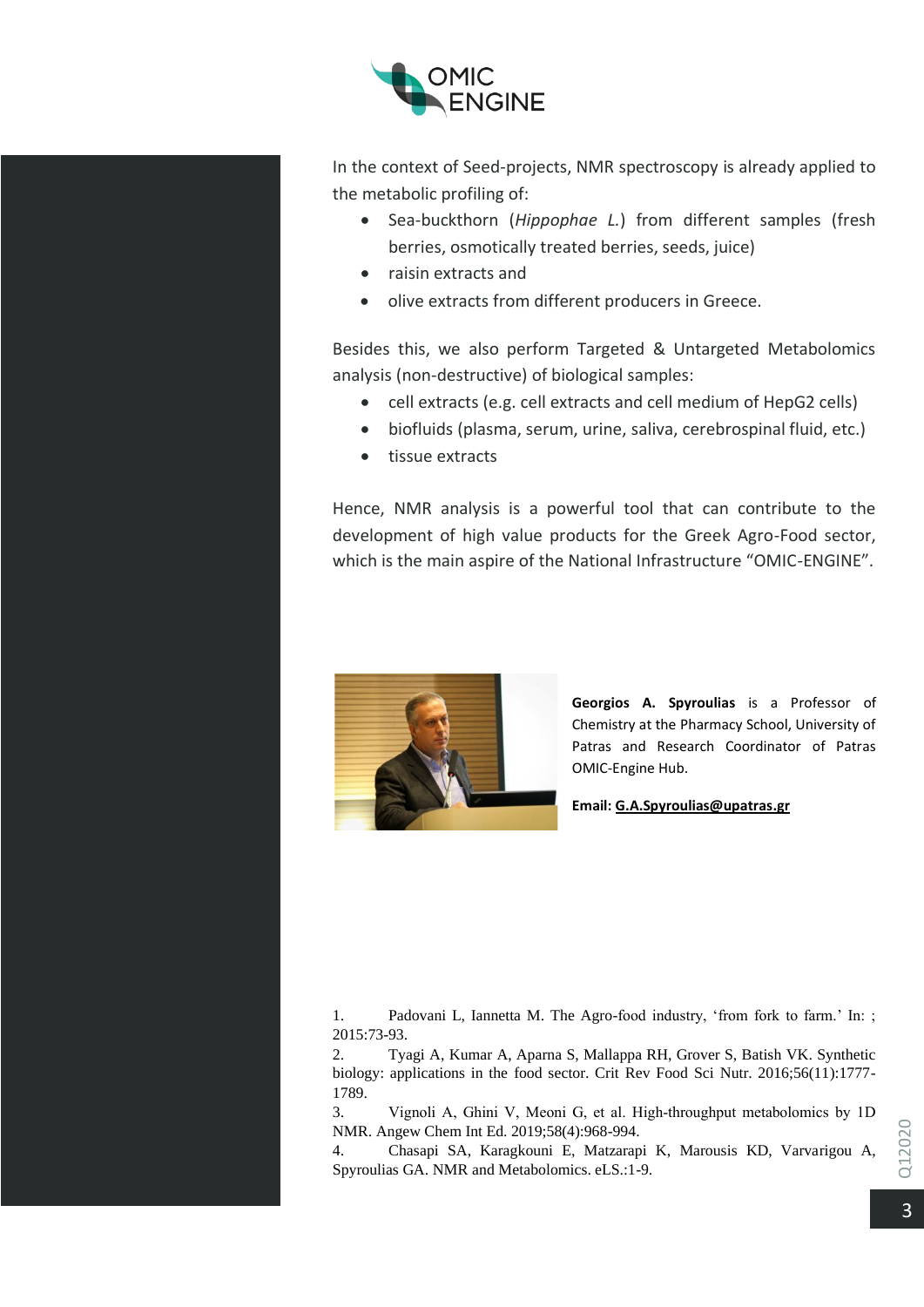

**Seed project**: "Black Aspergilli" in vineyards of conventional and organic farming: Investigating the role of epiphytic microbiome using Next Generation Sequencing.

By: Stefanos Testempasis (Ph.D. candidate) Email: [testempa@agro.auth.gr](mailto:testempa@agro.auth.gr) / [testempasis@gmail.com](mailto:testempasis@gmail.com)

Grapevines are considered to be one of the most important crops worldwide as well as in Greece. Grape's Black rot disease caused by several mycotoxigenic species of Black *Aspergilli* section Nigri, is one of the most important pre- as well as, post-harvest diseases of grapevines, while contaminated grape products and derivatives with *Aspergillus* mycotoxins may have an important impact on consumers health. We initially observed that Black Aspergilli frequency was higher in the samples originating from conventionally cultivated vineyards. We tested the hypothesis that the observed reduced frequencies of Black aspergilli in the organic vineyards are associated with a higher microbiome diversity or the presence of specific members of the carpospheric community that affect the diversity and proliferation of Aspergilus. Hence in this seed project we will determine the carpospheric bacterial and fungal microbiome on grapes collected from conventional and organic growing systems that appear to be infested by *Aspergillus* spp via amplicon sequencing. In this work, supported by OMIC-Engine seed funding, I had the opportunity to pursue one part of my Ph.D. thesis and tο become thoroughly familiar with various techniques and the preparation steps to performing Next Generation Amplicon Sequencing and Bioinformatic analysis. The results of the amplicon analysis will be an asset to understand the Black aspergilli incidence and population structure between the two grapevine growing systems.

This project is a collaboration between the Laboratory of Plant Pathology, Faculty of Agriculture, Forestry and Natural Environmental Sciences, Aristotle University of Thessaloniki and the Laboratory of Plant and Environmental Biotechnology, Department of Biochemistry and Biotechnology, University of Thessaly.

I am grateful for this opportunity. Thank you, Omic-Engine.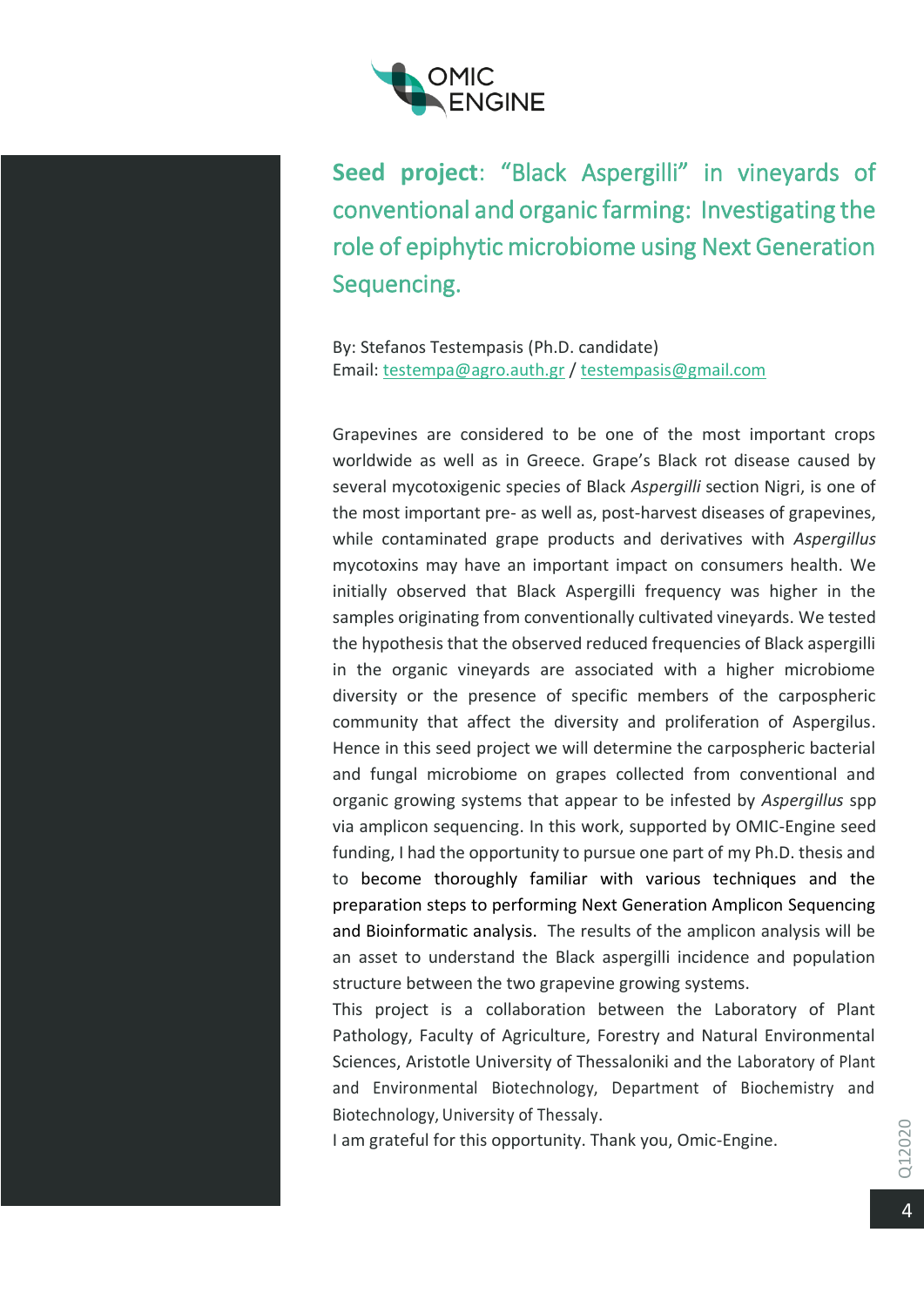



Q12020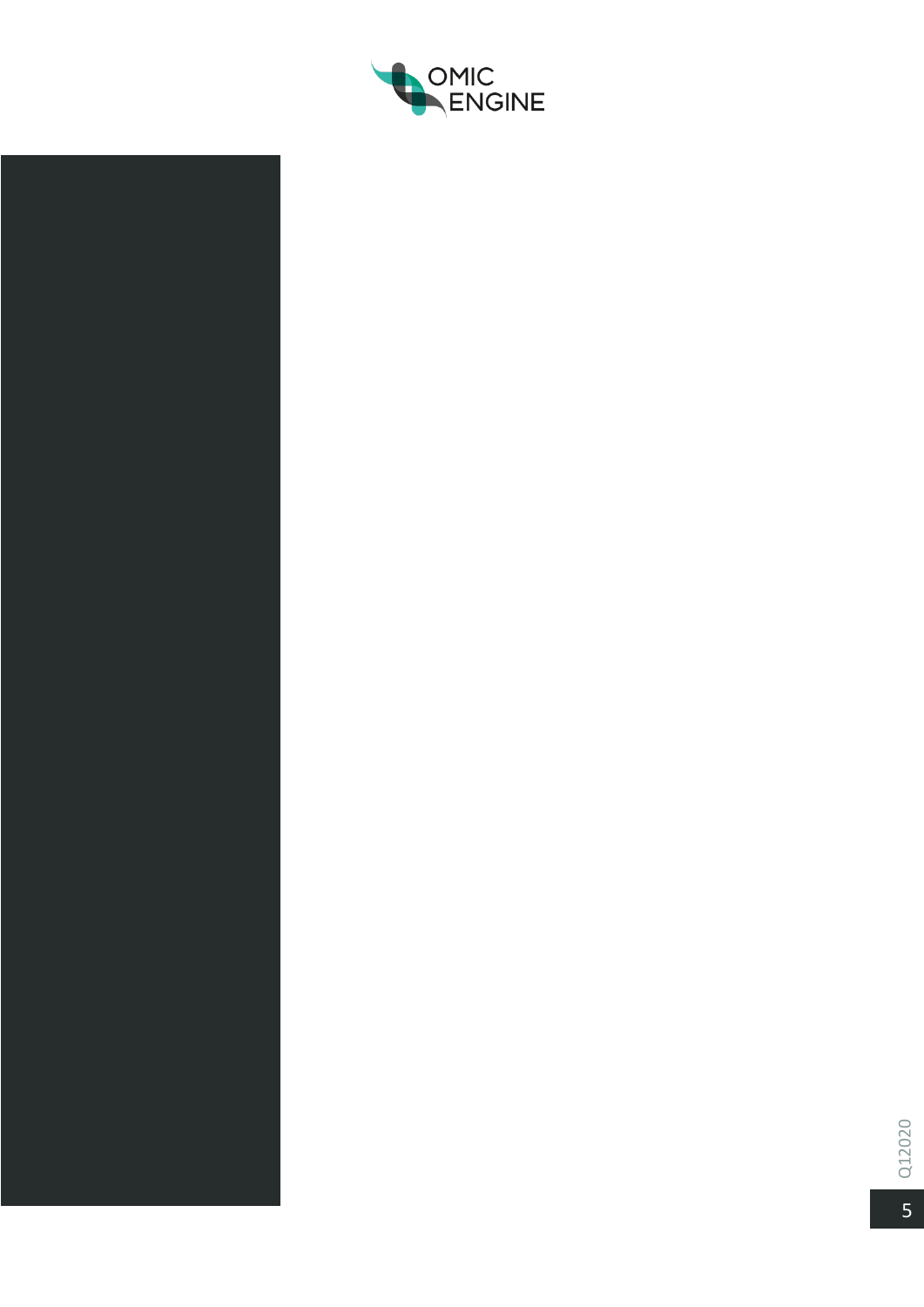

# Contact Us

OMIC- ENGINE The Greek National Research Infrastructure on Synthetic Biology

### Project Office

University of Thessaly

Department of Biochemistry and Biotechnology

Viopolis, GR-41500

Greece

Phone +30 2410 565216

Email info@omicengine.com

Website

www.omicengine.com

### Interviewing Researchers of OMIC-Engine

*In this section we will present you the researchers of the OMIC-Engine Research Infrastructure*



Evdokia (Evi) Garagouni holds a degree in Pharmacy from the University of Patras, she was awarded an MSc in Pharmaceutical Sciences and Technology, focusing on the specialization "Drug Design and Discovery", from the University of Patras and has since worked as a pre-doctoral researcher for the OMIC-Engine Patras Hub at the laboratory of Professor Georgios Spyroulias. Her research is focused on the metabolic discrimination of

Sea-buckthorn (*Hippophae L*.) from different samples (fresh berries, osmotically treated berries, seeds, juice) using NMR spectroscopy.

**Email:evkaragkounh@gmai.com**

#### *Question: Evi, Describe briefly your research work.*

My research is focused on the analysis, characterization and quantification of the low-molecular-mass endogenous metabolites in plant extracts by NMR spectroscopy. Specifically NMR spectroscopy and multivariate data analysis were applied to the metabolic profiling and discrimination of Sea-buckthorn (*Hippophae L*.) from different samples (fresh berries, osmotically treated berries, seeds, juice). Sea-buckthorn contains a high level of active ingredients, such as fatty acids and vitamins. Metabolomic analysis of *Hippophae* has recently attracted considerable attention because of nutritional importance and the increasing interest in the physiological role of the monounsaturated fatty acids.

#### *Question: Which opportunities did your secondment offer you in terms of training, networking and personal growth?*

My participation in OMIC-Engine has offered me the opportunity to deal with the field of plant metabolomics, which is very challenging because of the complexity of the diverse metabolic characteristics and abundances of molecules. The nature of the samples has led to the development of new methods and techniques, in order to overcome the current limitations, which involved the processing and analysis of the samples. Also, the OMIC-Engine infrastructure provided to me new opportunities to work with other scientists in a stimulating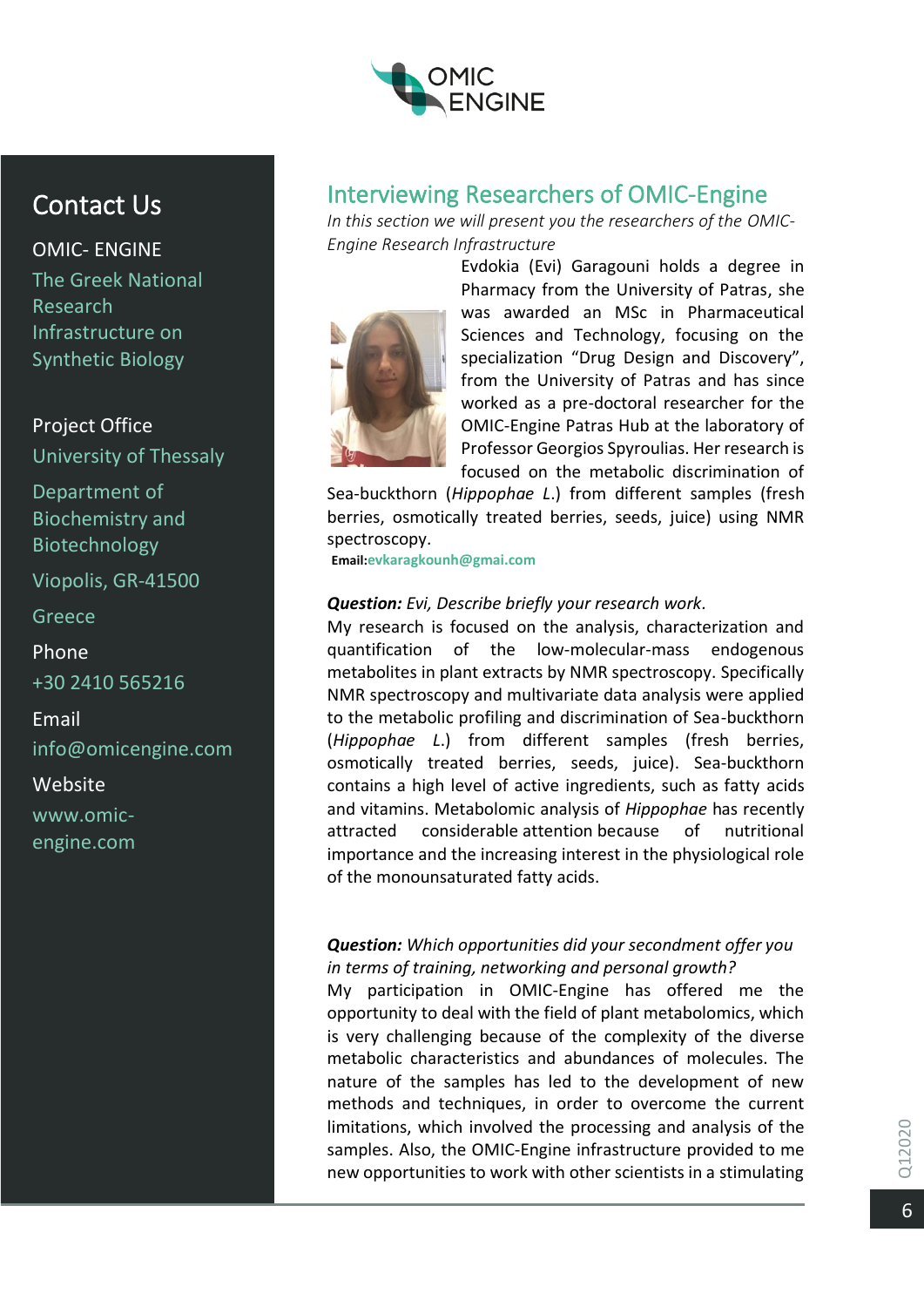

scientific environment, exchange information and ideas and find solutions to problems using modern scientific approaches and equipment. Furthermore, we established new collaborative links with partner universities across the Greece, which makes projects more diverse.

#### *Question: What do you think will be the impact in your future career?*

The knowledge that I gain significant experience through the understanding of plant (*Sea-buckthorn*) physiology and biology from the view of small chemical molecules that reflect the end point of biological activities, will be very important in stimulating further studies leading to better crop improvement of yield and quality. Also, I believe the experiences I have had during my time as a participant in this project, have equipped me with many valuable skills and expanded my professional network. In addition, I had the opportunity to acquire new skills, qualities and methods that I can implement in my future career.

#### *Question: Has this secondment experience matched your expectations so far?*

All my expectations, in regard to this, have been fulfilled. Omic -**E**ngine is an infrastructure, which supports projects related to the development of high value products for the Greek Agro-Food sector and offers a good working environment where researchers from different places of Greece have the privilege of working together and sharing their different experiences.

#### *Question: Three words that sum up your experience within the OMIC-Engine infrastructure.*

Inspiration, interaction and communication can be used to characterize my experience within the OMIC-Engine infrastructure.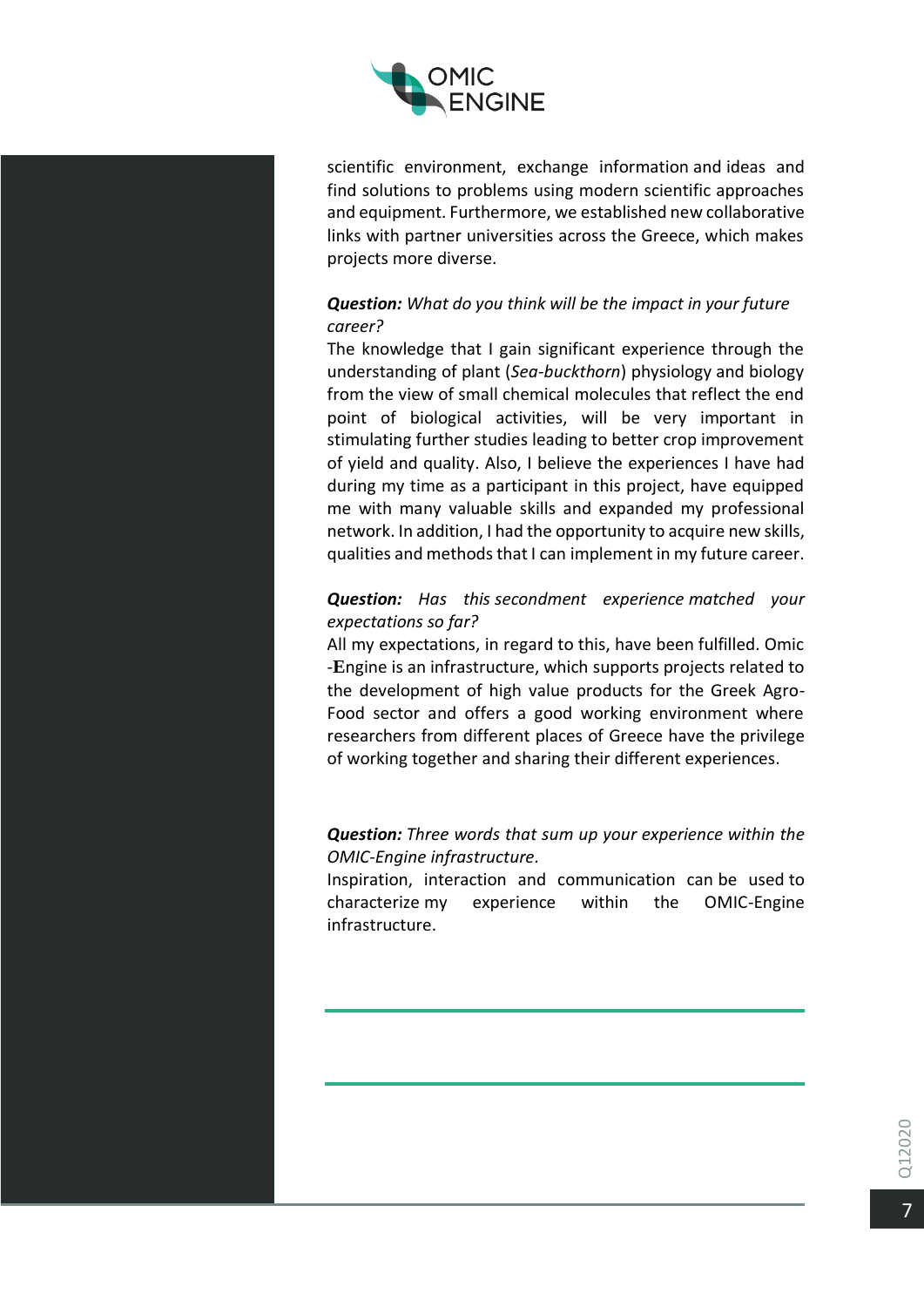

## Meeting the OMIC-Engine Research Groups - University of Thessaly Hub

In this section we will present each time a different hub of OMIC-Engine. The first one presented will be the *research groups of the Hub of Thessaly participating in OMIC-Engine*

University of Thessaly and Department of Biochemistry and Biotechnology is the coordinating hub of the OMIC-Engine Research Infrastructure (RI) and is in Larissa at the region of Thessaly.

Four Research Laboratories (Genetics Comparative and Evolutionary Biology, Structural and Functional Biochemistry, Molecular Biology and Genomics and Plant & Environmental Biotechnology) with six Principal Investigators Prof. K. Mathiopoulos, Prof. Z. Mamuris, Prof. D. Karpouzas, Prof. D.D. Leonidas, Assoc. Prof. K. Moutou and Assoc. Prof. K. Papadopoulou participate at the OMIC-Engine infrastructure.

Research performed within OMIC-Engine falls within the main research activities of the four participating laboratories and can be outlined as follows.

The major research direction of the laboratory of Molecular Biology & Genomics is related to the molecular, genetic and genomic analysis of insect pests of both agricultural (olive fruit fly and Mediterranean fruit fly)

and medical importance (tiger mosquitoes). The goal is to control the pests by applying environmentally friendly and insecticide-free solutions, particularly using synthetic biology. More specifically, in the framework of OMIC-Engine, three projects are undertaken. Firstly, engineered olive fruit flies are being developed, that possess conditional and selective embryonic lethality of the female sex. In a rearing facility, such a strain can lead to the



production of male-only flies. Subsequently, these male flies can be sterilized and released into the environment; once mated with wild female flies sterile eggs will be produced, thus leading to population reduction. Secondly, microorganisms (bacteria or yeasts) are engineered in order to produce dsRNA against vital genes of the tiger mosquito that can be used to control these mosquitoes in their breeding sites. Lastly, a synthetic riboswitch for point-of-care detection of West Nile virus is being developed. West Nile virus is a mosquito-transmitted virus that due to costly diagnosis remains highly underdiagnosed, but it may affect the nervous system and lead to death.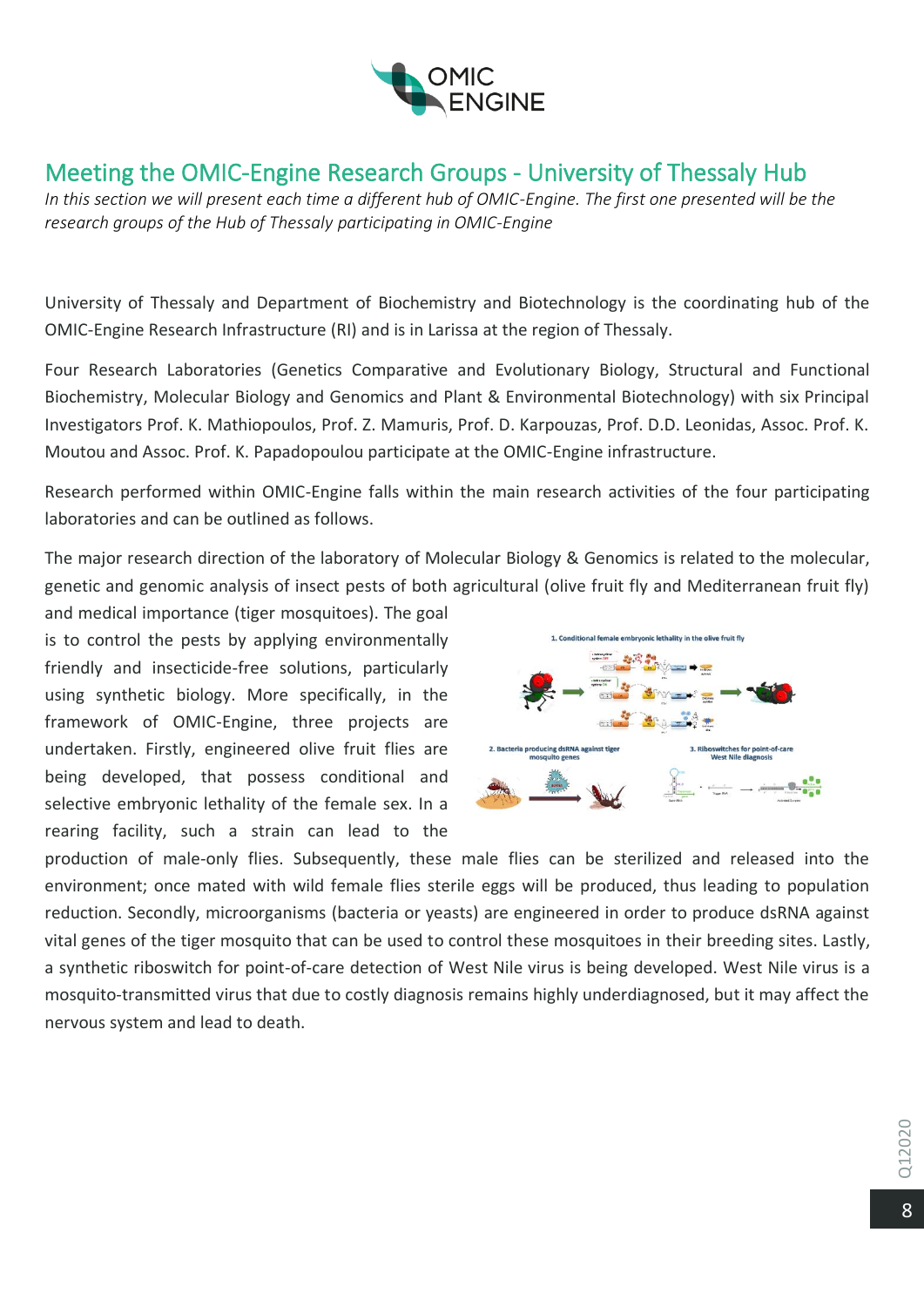

The Laboratory of Plant and Environmental Biotechnology provides services in the analysis of the microbiome



in variable matrices and tissues (plant, soil, water etc.) offering solutions in problems of the agro-food sector (i.e. plant and human pathogens detection and quantification). In the frame of OMIC-Engine the group of Environmental Biotechnology works: (i) on the discovery, characterization and optimization of novel catabolic enzymes for the detoxification of priority environmental pollutants (pesticides, veterinary drugs) using functional metagenomics and (ii) on the use of synthetic microbial ecology approaches to optimize wild-type and synthetic

microbial communities for environmental clean-up.

Research on the Laboratory of Structural and Functional Biochemistry is mainly focused on the structurefunction relationship of macromolecules with emphasis on drug discovery. In the framework of OMIC-Engine the Laboratory works on (i) the production of a new synthetic protein for plant protection by using elements of human calmodulin and *Lotus japonicus* SHAGGY like kinase (in collaboration with Assis. Prof G. Papadopoulos and Assis. Prof. V.T. Skamnaki), (ii) construction of stable eukaryotic cell lines that express a chimeric protein of the estrogen receptor together with GFP with mitochondrial targeting for the assessment of plant derived compounds (coordinated by Assis. Prof A.M.G Psarra) and (iii) establishment of circadian miRNA expression protocols in mammalian cells (coordinated by Assis. Prof N. Balatsos). The laboratory offers services on the protein bacterial expression and purification by automated FPLC methods.

The Laboratory of Genetics, Comparative and Evolutionary Biology develops projects and services relevant to animal biodiversity and production. In the context of OMIC-Engine, its team works towards a) the development of a cell system that harbors synthetic cassette(s) for the production of a series of major digestive proteases and amylase of the European sea bass, b) the development and validation of a fully secretory system for harvesting the suite of the digestive enzymes.



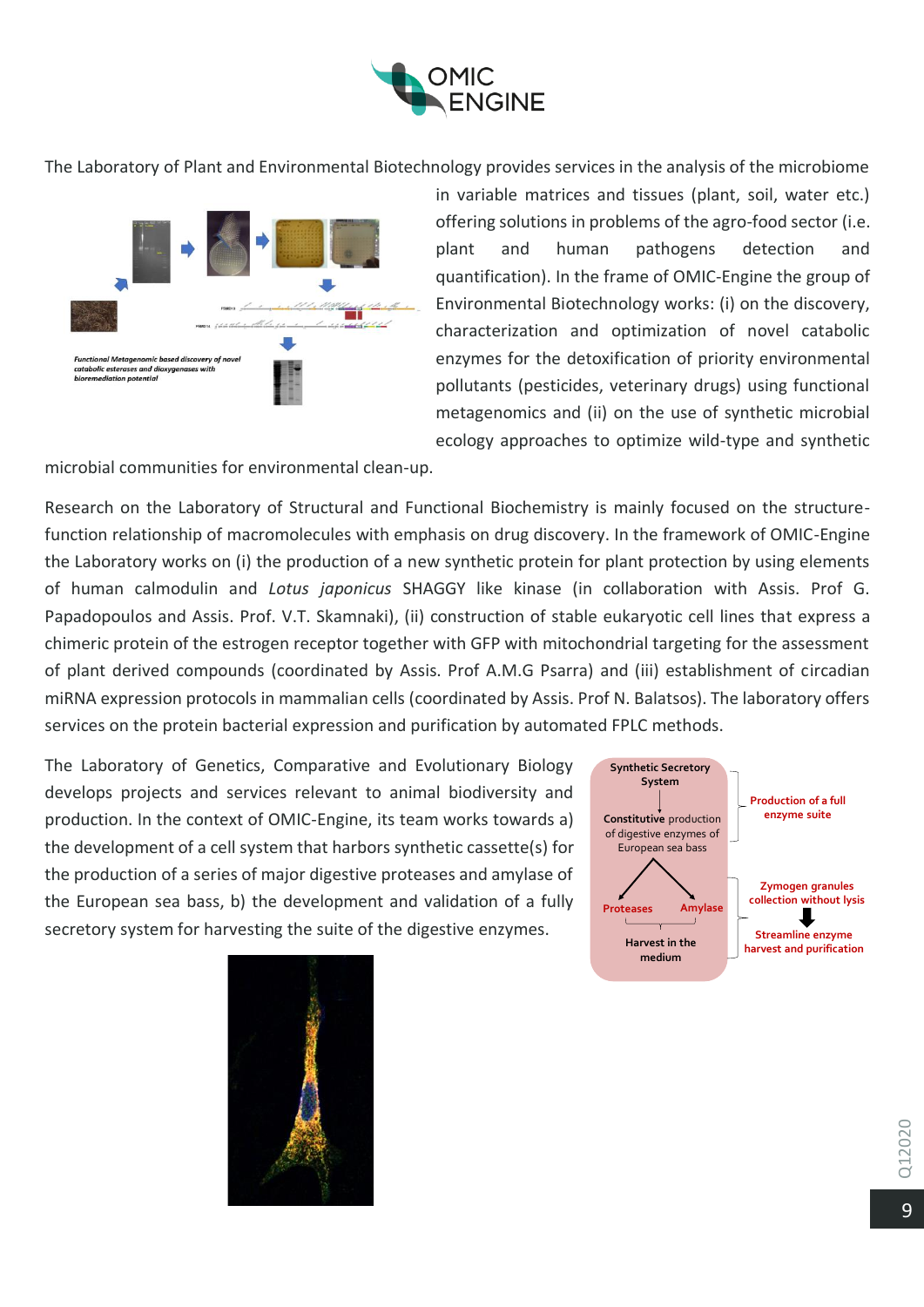

The University of Thessaly Hub has recently acquired and offer for open access to the Hellenic academic community: (i) a Laser Scanning microscope (LSM 800 ZEISS) equipped with 4 laser 405, 488, 561, 640, two PMT detectors and one Airy scan detector with three mode of actions (Confocal mode, Virtual Pinhole mode, Super Resolution mode, (ii) a Bench Top Ultracentrifuge Beckman Coulter with max speed of up to 150,000 rpm with a Fixed Angel rotor (8 x 8 mL) and a Near Vertical rotor (8 x 3.9 mL) for separation of subcellular particles, separation of virus particles, pelleting RNA through a CsCl gradient, Isopycnic separation of plasmid DNA, Stable Isotope Probing applications, and (iii) a liquid handling unit for the preparation of reactions in 96 and 384-well plates for high-throughput diagnostic PCR/q-PCR and high throughput amplicon sequencing and metagenomic libraries screening.

In the framework of OMIC-Engine, the University of Thessaly Hub is currently employing six Post-Doctoral Scientists and five research technicians.

## New Projects coming in the OMIC-Engine Network

*In this section we will update you on research activities and new project coming in the research network of the OMIC-Engine Research Infrastructure*

• **RESEARCH-CREATE-INNOVATE call, Coordinator: Associate Professor Katerina Moutou, University of Thessaly, Department of Biochemistry and Biotechnology, Laboratory of Genetics, Comparative and Evolutionary Biology.** *kmoutou@bio.uth.gr*

**Fish\_SuperFoods** is set to produce innovative fish superfoods with a positive impact on the health, development and nutritional value of farmed fish, such as seabass and seabream. These new improved fish foods will be enriched with bioactive peptides and oligosaccharides derived from the blue-green algae spirulina (*Arthrospira platensis*), as well as with modified fish food lipids, characterized by increased stability against oxidation. These ingredients added as fish food additives are expected to enhance the survival and improve additional biotic indices (condition factor, growth rate etc) and biochemical/haematological parameters of the cultured fish. Within the framework of the proposed project, enzymes will be used in order to hydrolyze spirulina proteins and carbohydrates in order to generate bioactive peptides and oligosaccharides. Also, in order to enhance the oxidative stability of fish feed oils, natural antioxidants, such as ascorbic acid and hydroxytyrosol, will be enzymatically conjugated to fish food lipids. The resulting bioactive ingredients will be incorporated into fish food pellets and their efficiency as feed for first breeding in seabass and seabream diet will be tested. Important health and fitness parameters, such survival, growth rate, morphology, and mobility of fish juveniles supplied with the newly generated functional fish foods will be evaluated and compared to conventional commercially available ones.

Successful realization of the proposed research is expected to contribute greatly to the development of easily digestible foods of high nutritional value and oxidation stability. These novel fish superfoods will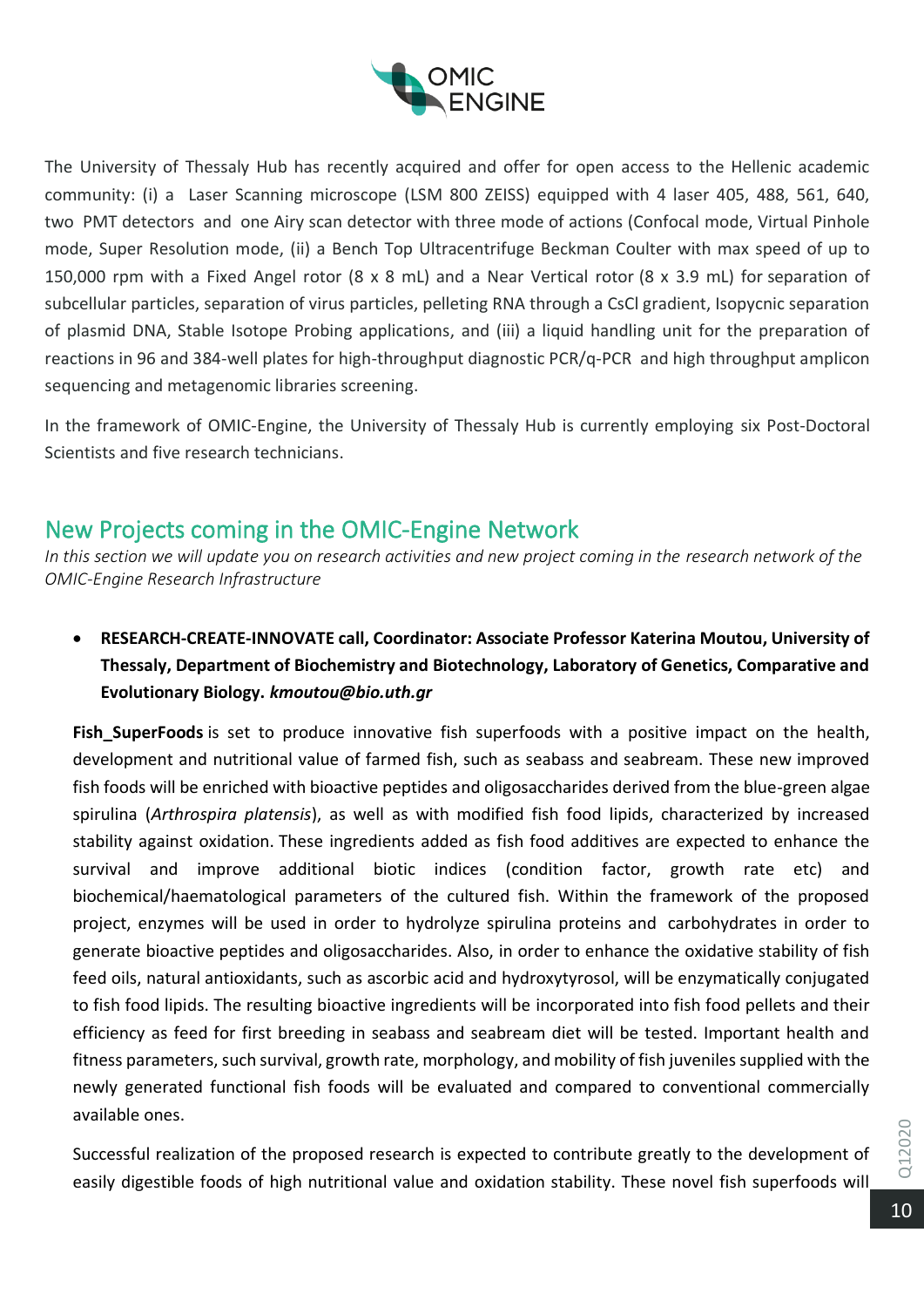

promote the growth, health, fitness and nutritional value of cultured fish and will contribute significantly to enhancing the efficiency and commercial success of tomorrow's fisheries.

• **Coordinator: Associate Professor Katerina Moutou, University of Thessaly, Department of Biochemistry and Biotechnology, Laboratory of Genetics, Comparative and Evolutionary Biology.** *kmoutou@bio.uth.gr*

**FishPhytoFeed.** Fish farming relies on the extensive use of feeds with high protein content (40-60%) that supply the energy and nutrients required for fish growth. Feeds undergo digestion before these nutrients become bio-available. The sum of farming practices results in the synthesis and deposition of proteins in the white muscle that makes the actual product of fish farming, the fillet. The growing trend for fishmeal substitution with alternative ingredients of plant origin has introduced unprecedented problems in the overall quality of fish feeds that derive from the presence of antinutritional factors and phytoestrogens as well as the impaired digestion and bioavailability of nutrients. Thus, the use of alternative ingredients in fish feeds calls for the development of adequate methodology for the control of their quality. The current methodologies are of analytical character and concern the determination of the concentration of specific compounds that might be implicated in the biological effects of plant ingredients, lacking however the capacity to actually determine the dimension of their biological effects.

FishPhytoFeed will recruit methodologies of classical enzymology to determine the presence of KTI and BBI protease inhibitors, the pH-stat method to determine the digestibility of dietary proteins in vitro using digestive enzymes of European sea bass and gilthead sea bream, the Microtox Assay System© for the determination of general cytotoxicity, the ER-CALUX assay and YES assay© for the determination of estrogenic activity of plant ingredients, and primary myogenic cell cultures of gilthead sea bream for the determination of their myostatic activity.

The ultimate goal is the development of an advanced integrated toolkit for the in vitro high throughput screening of ingredients based on their biological activities and effects. No use of live fish will be required and the toolkit determinations will be combined in a synthetic quality factor that will reflect the effects of ingredients on key biological processes that consist fish growth.